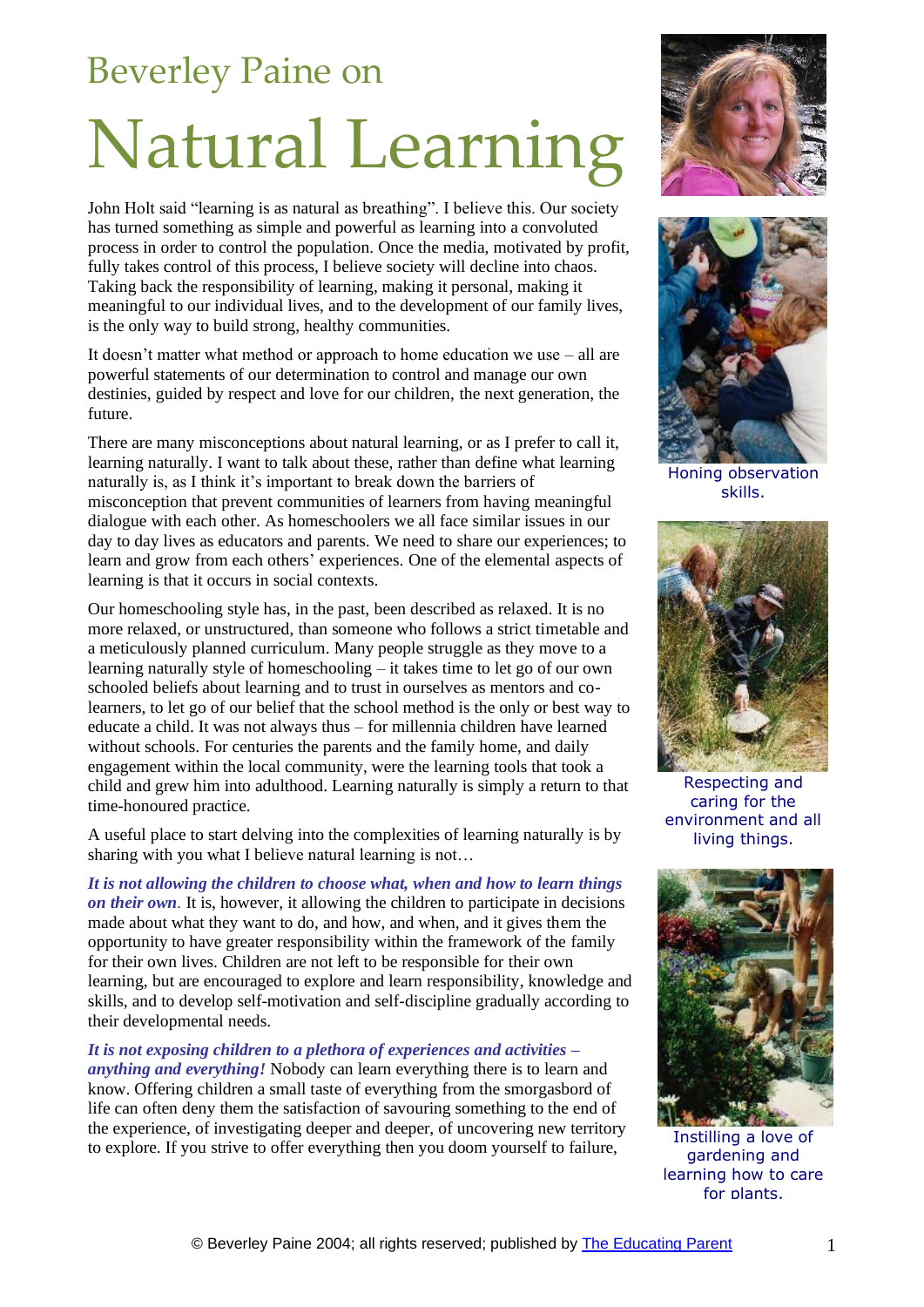

Imagination, fun, creativity and the impermanence of structures.



Becoming self sufficient and highly skilled.



Understanding the appropriate technologies we use at home.



"Junkasaurus" - a recycled garbage community art project.



Lots of time for play and fun with family and friends.

trying to fulfil impossible tasks! This ways leads most definitely to symptoms of burn-out.

Natural learning is about matching up the available resources with what is needed – it is selective, temperamental and responsive to individual and family needs. It isn't about inventing a need to match the available resources. It is staying centred in the real world of everyday existence, not offering unrelated fragments of learning experiences for the sake of learning things others outside of the family deem important.

Natural learning recognises that happens unprovoked, incidentally, spontaneously, and values the quiet times of solitude and contemplation usually referred to a 'day-dreaming' or 'doing nothing'; More often than not these are periods of reflection, evaluation or consolidation of knowledge and skills – an essential part of the whole learning process.

## *Learning naturally is not focussing on the child's life as the*

*centre of the family.* All family members are learners, each with their own unique learning needs and experiences. Learning is a social phenomenon, moving naturally from the primary caregiver in the infant years, to the rest of the family, then the extended family and trusted friends in the toddler and early childhood years, to the local community as the child grows, and then to the wider community and beyond as responsibility, skills and knowledge grow, always allowing an interactive and interdependent process to occur. No one family member is more important to the family structure than any other – all have their own special unique contributions and places.

Natural learning allows the process of building families, and thus communities, in a time honoured and tested way. It emphasises the development of beneficial and cooperative relationships and associations. It is centred in family and community values and respect for all people.

I truly believe learning naturally is at the centre of all home learning situations no matter what method or approach we adopt.

*Natural learning is not something that we can do with our children. It is what happens, despite what we do*. Learning is a natural as breathing – while we live we can't help learning – it is our responsibility to learn what we can to survive and help others survive.

Our family chooses to celebrate our ability to learn twenty-four hours a day, seven days a week, to grow our awareness of our learning needs and how we, as individuals, learn, in order to become trusted, valued and effective members of our community.

There is a general misunderstanding in the homeschooling community that unschooling or learning naturally is simply a matter of letting children do whatever they want, or not setting out anything for them to do - that is, completely unstructured learning. Some people think that natural learning means children are supposed to educate themselves.

However, it doesn't happen like that. We allow life, with all it's complexity, to guide the content and direction of our learning, rather than impose a rigid list of particular objectives or skills, determined by others, to be reached by certain ages or year levels. We reject the notion of a traditional school-based curriculum. Our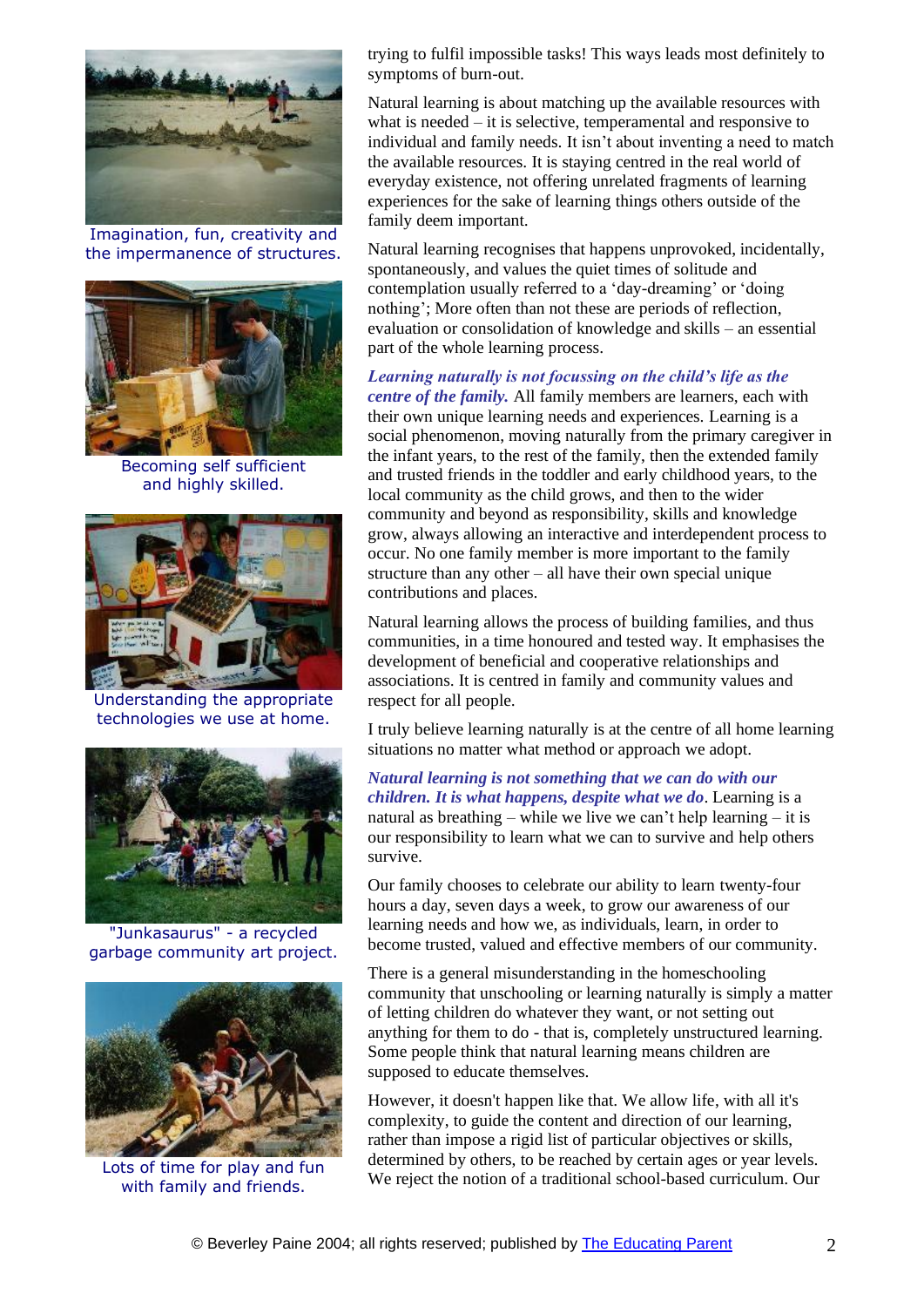home learning program isn't devoid of a curriculum - not at all - but from a casual perspective, from a visitor's viewpoint, it would look like it.

In order to feel confident educating my children as we walked along the path of homeschooling I studied education and child development, both on my own using library books, the internet, and talking to other educators and friends who were teachers, and also at University level for a couple of years in the early nineties. It was important for me to know what my children were learning and why, and how to help them set and achieve their own learning goals. I discovered much about individual learning styles and about how learning occurs, and applied this to each learning situation. At the same time we constantly evaluated our values and life goals and designed activities that would move our family in the direction we wanted to go, with life, learning and relationships.

Most people don't know they are natural learners. They don't know they have the ability to celebrate the learning that occurs in their lives every moment of each day. They have been completely dumbed down by the concept that to learn one must be taught. Natural learners often present as passionate, confident, and fulfilled people with a high-level of selfawareness. They tend to celebrate their ups *and* downs, and capitalise on whatever comes their way to grow as individuals and community members. They are problem solvers, creative people, often high achievers in whatever field of endeavour they focus on. Most people don't recognise their own learning ability in each and every moment, and thus don't capitalise and learn more. Awareness is the key. Schools and traditional educational methods of learning don't value self-awareness. It is not valued highly by our society because it empowers the individual to act to root out corruption and uncaring and unethical practices by others.

Self-awareness is something I see homeschooling parents encouraging in their children across the board, regardless of their home education motivations or methods.

Some people believe that natural learning is a "do nothing" or "anything goes" approach." I've found that "anything goes" quickly leads to children feeling so out of control that conflict arises – it isn't long before my guiding hand is needed to bring their life back into balance. The key element to learning naturally is the natural hierarchy of *experience guiding the inexperienced*. Some call this the apprenticeship model of learning, or mentoring. We are our children's first mentors, their first and most trusted teachers.

Some people believe that learning naturally means abandoning a structure. I'm not sure we would have survived homeschooling as a family without a solid structure or scaffold in place! In practice this meant setting long term goals – we envisioned the type of adults we wanted our children to become and the type of children we wanted them to be. We set yearly educational goals for each child, as well as short-term goals that encompassed anything from a week to a few months. Goals like learning to read simple sentences, know the times tables, learn first aid, etc. Our short term goals were often stated as projects - build a fox proof duck yard; learn about the solar system; or the history of South Australia. We set daily objectives – both educational and lifestyle, and often recorded these as a list of things we wanted to do that day. Our days, weeks, months and years were definitely planned and structured, although from an observer's viewpoint it would have looked like we were doing whatever we wanted to each day based on what our immediate needs were.

Looking back I am amazed at what we've achieved as a family. We've all led busy and full lives and learned a great deal.



Caring for wild life.



Life is a balancing act!



Learning from Nature, bushwalking at Deep Creek

.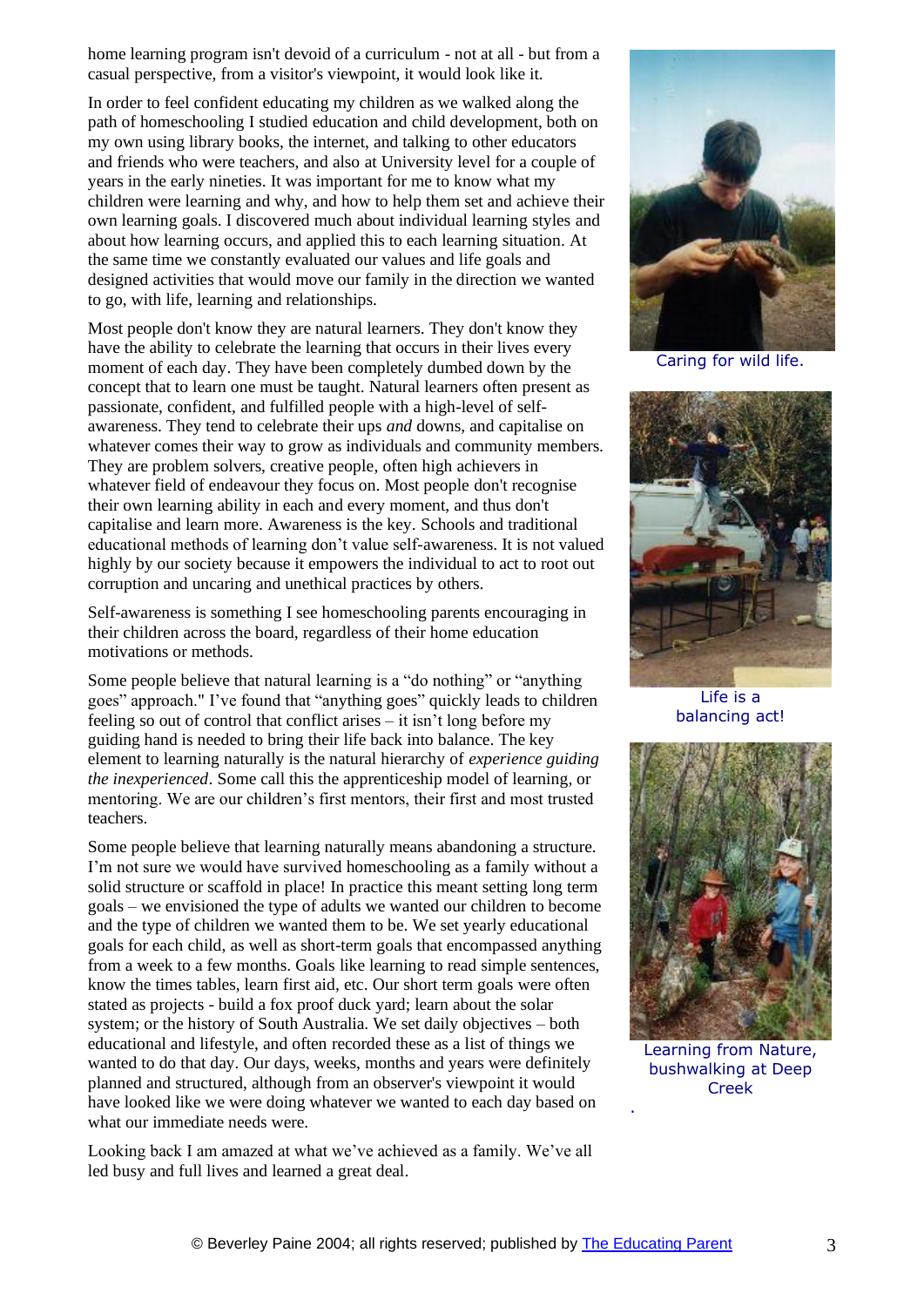

Learning building skills from a young age.



Using computers powered by solar energy!



Retelling old stories and wisdom with music, puppets and friends.



Designing and building landcapes comes naturally through play.



Dance classes.

Some people think that parents who focus on allowing their children to learn naturally refuse to teach their children anything, and make them learn by themselves, without help or guidance. This would quickly lead to conflict between parent and child, with the child feeling abandoned and lost. It's a recipe for disaster.

'Teaching' children is something parents do from the child's birth onwards. I don't understand why the very effective and natural way that parents teach their child complex skills and detailed social and intellectual knowledge should be abandoned just because a child turns five. We tried 'school at home' and found it less effective than what we'd done before. Our children taught us that by strongly resisting our urge to teach them things that were unrelated to their conceptual and developmental abilities, or were so far removed from their world of meaning it didn't make any sense.

Instead we taught the children what they needed to know *right now*, what *we* needed them to know *right now*, and what *society* needed them to know *right now*. We kept their learning in the context of their lives, which was firmly rooted in their family and community experience.

This generally meant talking to them, showing them, helping them, challenging them, encouraging them, and listening attentively to them. I never left my children to learn things by themselves  $-I$ always made sure that guidance and help, if needed, was at hand.

I question the direction and intent of school curricula, and the emphasis on 'success' in education in general. I'm not happy with the push for young people to 'reach their full potential' by age 18. I think the pressure on young people to achieve unrealistic goals begins with the school curriculum and is reinforced by the media and misguided parental desire. We encourage our children to be the best sports star, pop star, or film star. If they fail at that then we encourage them to acquire wealth, as though that equates with success. Seldom do we encourage our children to determine their own destinies, to seek self-fulfilment, or seek a life of service to others. It doesn't surprise me that Australia has the second highest youth suicide rate in the world.

The traditional curriculum doesn't value or reflect the learning styles of a good many children – and it fails those young people miserably. There are very many ways to learn and the most effective is hands on activity combined with intelligent and respectful conversation. It is better to learn mathematics with someone who needs to use it for a meaningful purpose than to pour over a silent book trying to make sense of abstract figures. Mentoring is far superior to passive teaching. Society was constructed this way in the past and it produced great minds and great progress. We've forgotten the merits of the old ways of learning, the natural ways.

Some families worry that allowing a more natural way of learning to unfold in the home will mean that children will choose not to learn subjects that are unpleasant to them at the time.

If the learning is meaningful and in context children will work on a concept until they have mastered it, even though the tasks involved may be unpleasant, frustrating or difficult. This is a fact of life and it's one that children accept from the cradle. Not all things in life are pleasant. Our current obsession with the fad "learning must be fun", one of the most wicked tools of the companies that make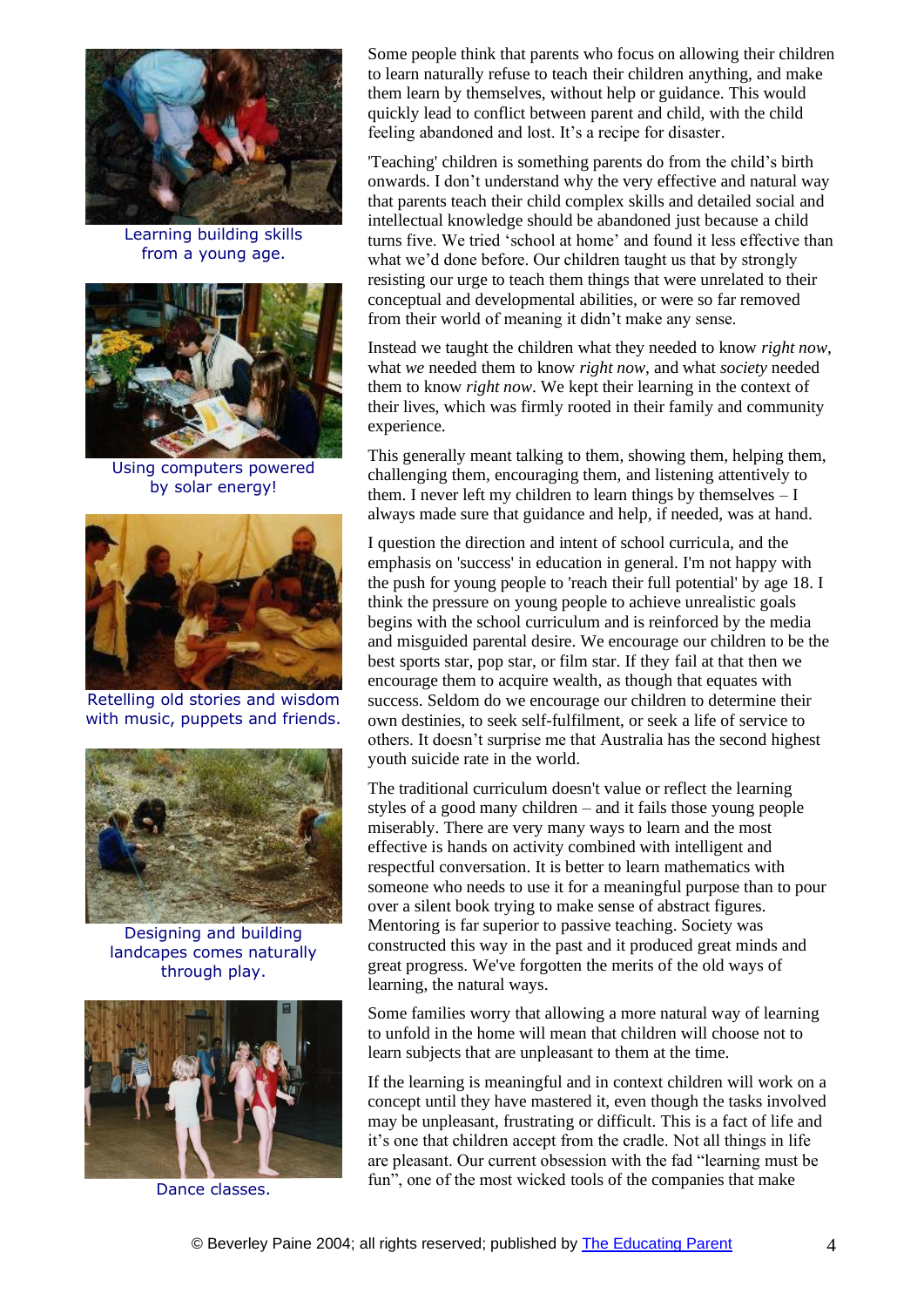profit from education, demeans the natural intelligence of our children and ourselves.

Some of my most poignant and important lessons in life have come at times of greatest conflict, or sadness. I see this also in my children's lives. We celebrate the learning that each moment brings and reject the notion that learning has to be fun, or happy, or cheerful, or easy…

That said, however, my children and I question the need to learn specific things in a specific order at specific times in a young person's life. We determine our own learning goals. We negotiate those goals as a family, to help each other learn best.

We instructed or helped our children learn the things we thought were important when learning them was most meaningful to the learner. Instead of learning a particular skill at say age six, my son learned it at age ten. Learning still followed a natural sequence, but much of the dull repetition and rote learning used in schools was not necessary. Learning, like physical growth, didn't follow a smooth curve, but leapt and lagged and lagged and leapt. Our goals, nonetheless, were reached.

As John Holt emphasised in his writing, parenting and educating our children in this way takes faith in their ability to learn. We must trust that they can, and want to, learn, and that they can guide us in that process as much as we can guide them.

Most of us begin with 'school at home' because that is what we are comfortable with and what we know. It's a great place to start. All families move on to find the structure and routines that best suit their individual family values, needs and lifestyle. We select from a vast variety of learning tools. John Holt, the writer and educational reformist who coined the word 'unschooler', believed in text books as a useful method of instruction. As a natural learner I've learned from text books and courses, both in class and as a distance education student, as have all three of my children. The difference is that we are in control of our learning processes – we negotiate with our mentors the learning objectives. We make the learning tasks personally meaningful.

Underpinning our educational endeavour is the swift current of learning naturally, taking us on exciting voyages of self-discovery and community building.

From time to time I would worry that I was neglecting my children's education, but as I recorded our daily activities it was easy to see how they filled with learning. I learned how to convert our daily activities into educational jargon – this trick was especially reassuring. Dressing up and playing postman naturally covered language learning, social studies, personal development, some maths learning and drama. Likewise with Lego – I've learned to recognise the traditional curriculum in everyday Lego play: classifying, sorting, patterns, symmetry, levers, pulleys, planning, and design - all elements of the mathematics and technology curriculum learning areas. It is by doing this consistently over many years that I was able to see how closely our non-curriculum followed the school curriculum, which led me to believe that the school curriculum is based on a child's natural developmental progress as well as society's requirements (employment training based aspect of all school curricula).

I've been asked if children learn basic skills in their teens. It depends upon what skills they are and how relevant they are to one's life. I don't believe that it is easier to learn certain things at certain ages, or before certain ages. I have 80 year old friends that, when they apply themselves diligently to a learning task, experience success, in the same time or less than it would take



Performing.



Art and craft work.



Playing pretend games with toys and siblings.



Helping each other learn new skills.



Looking after and playing with each other.



Studying together.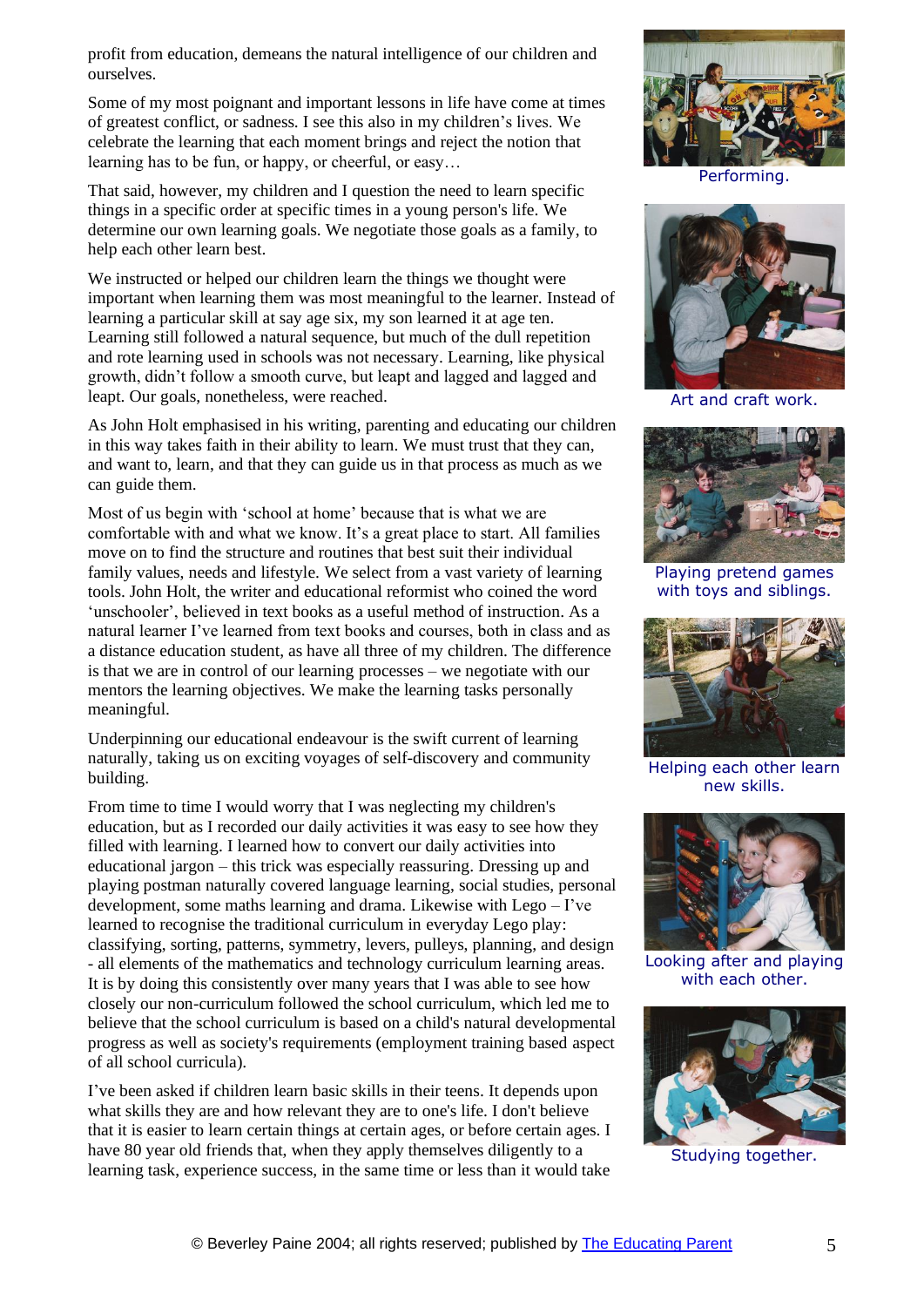a child to learn the same task. In many ways it is easier to learn as an adult as learning can be more meaningful and purposeful – related to personal goals.



Learning occurs anywhere, at any time.



Learning from experts during homeschool excursions.



Learning to play a musical instrument with friends.



Pets are an important part of our lives.



Caring for animals.

When I look at how I learn best I can see the following processes happening:

I become **immersed** in whatever it is that I am interested in learning. I *find out as much as I can* about my task or interest - it becomes almost obsessive, until my appetite for information or quest for skills has abated. I become *totally focussed* and involved. It doesn't matter if I am learning to tie a shoe lace or rebuild a combustion engine; the concentration that follows my intense interest drives the learning process. This is immersion. This is natural learning.

I recognise that as an individual I would learn very little on my own and left to my own devices. Humans are social creatures - we learn by watching and by listening to others. Sometimes this is called imitation, or another, less favoured word is copying. But more importantly I *observe the demonstrations* that take place everyday of those skills and actions I need or want to emulate. The higher my interest or passion the closer I observe and learn. If I wanted to learn to play piano I would seek out the company of other pianists and watch, listen and learn, copy their playing techniques, ask them to demonstrate their skill for me. *Observation and demonstration* are key aspects to natural learning.

But learning doesn't flow from simply observing others demonstrating skills, or listening to the knowledge and wisdom of others. Learning involves *engagement*, actively doing whatever it is I need to do in order to learn. The best learning occurs when my interest is focussed and I am using my whole body. I am an active learner. A person that 'does' as well as 'think'. I actively construct my experiences, in a social context.

No one learns in a social vacuum. Whether the *expectation to learn and succeed* comes from within us or from others this expectation is a necessary aspect of learning. A high level of expectation of success is a prerequisite to success. Natural learners *trust* in the innate ability of children and adults to learn. This trust is grounded on a firm foundation of acute observation of past experience. Most importantly, as a learner, I feel supported by this trust and faith in my ability to be a successful learner by important people in my life.

I understand the *responsibility* for learning rests completely with me, the learner. To engage in meaningful and successful learning I may engage the services of a teacher, but the teacher can't coerce or force me to learn if I am not interested or motivated to learn at that particular moment. I can remember many times learning 'parrot fashion' or memorising lessons in school that had no meaning for me. I scarcely remember the content of those lessons at all, and realise that much of what I learned at school was because I had to, rather than wanted to. I rarely understood why I needed to learn at all everything put before me, and most of it has either left me completely or has never been of any practical use in my adult life.

When I think back to my most successful learning experiences as a child I can see that I was fully engaged, interested and passionate. I now recognise that these were also the times that I carried the responsibility for my own learning; times I was allowed to be fully responsible for the learning occurring.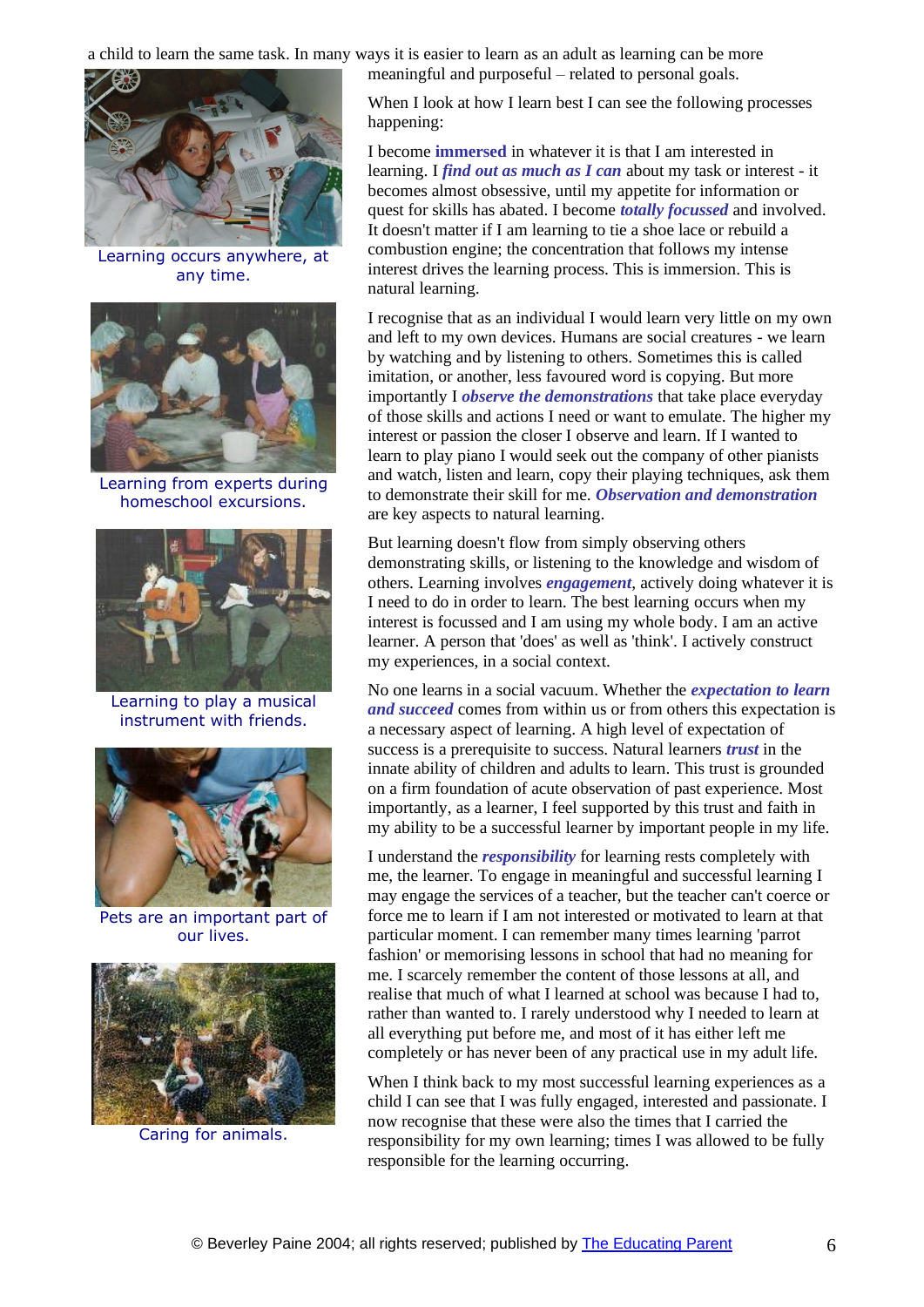Of course, it is important to *use and practice* new learning or it quickly fades. This isn't the same as rote memorising or doing pages and pages of drill exercises... for the natural learner using the new skill or knowledge in a meaningful context a couple of times is all that is required to firmly cement it into the realms of experience, ready to be recalled and used at any time in the future. We tend to forget those things that are not of use, or interest or learned without full engagement of our minds and bodies.

As a learner I often make mistakes - *make guesses, approximations, have a go, try things out*. This is another essential aspect of the learning process. Everyone makes approximations in the learning process - there is nothing inherently wrong with it. Some people value the ability to make approximations highly, seeing it as creative or lateral thinking! Viewing 'mistakes' as positive learning experiences opens up many doors, inviting learners on journeys of discovery... The wisest piece of advice on learning that I've ever heard was to value the process of asking questions over that of discovering answers. The question is the key to discovery, and the question can never be wrong!

All of us need feedback, some kind of *response* to our learning journeys. I know I do. Natural learners don't thrive on reward or punishment - stickers, certificates or detention - no one does. Natural learners thrive on meaningful and positive feedback. *Critical evaluation needs to be continuous, reflective, constructive, positive and supportive***.**

Learning is a natural phenomenon. It is like breathing. When it stops, you're dead! It occurs in the home learning environment regardless of educational philosophy and methodologies adopted. Taking advantage of this type of learning offers a superior education seldom found in educational institutions.

## **Tips for Natural Learning**

If you want to take advantage of your children's natural learning you need to become astute observers of their behaviour, interests, likes and dislikes, and to begin to understand the ways in which they learn best. Allow your children to choose what, when and how to learn things on their own. Allow them to participate in decisions made about what they want to do, and how, and when; and give them opportunity to have greater responsibility within the framework of your family for their own lives. Don't leave your children to be responsible for themselves, encouraged them to explore responsibility, and to gradually accept self-responsibility according to their overall development.

Don't fall prey to exposing your children to a plethora of experiences, activities - anything and everything! Recognise the richness of everyday existence and take time exploring that. Build on the interests and strengths already present in children. Be selective, temperamental and responsive to individual and family needs, and as your children grow, to the needs in your immediate social community. Stay interested in what is on offer (as resources and activities), and choose wisely, matching what is out there to what is needed, not making up a need to match what is available! Learn to let go of what you don't need unhelpful attitudes, experiences and materials, and focus on what you really want out of each experience. Stay 'rooted' in the real world of everyday existence, not offering unrelated fragments of 'learning experience' for the sake of learning.

Recognise and celebrate how much learning happens incidentally, unprovoked, unstructured, spontaneously. Allow for quiet, calm times of solitude or togetherness, recognising the learning value of them, as well as encouraging lots of activity. Don't focus on your child's life as the centre in the family. Remember that everyone one in your family is a learner, with unique needs and experiences. No one member is more important to the family's social structure



Helping to building our house.



Caring for plants – working in our home orchard.



Landscaping projects around the home – building a greywater system.



Running their own L.E.T.S. stall with friends at a community market.



Helping Dad install the new solar panels. Thomas, now 17, monitors the system.